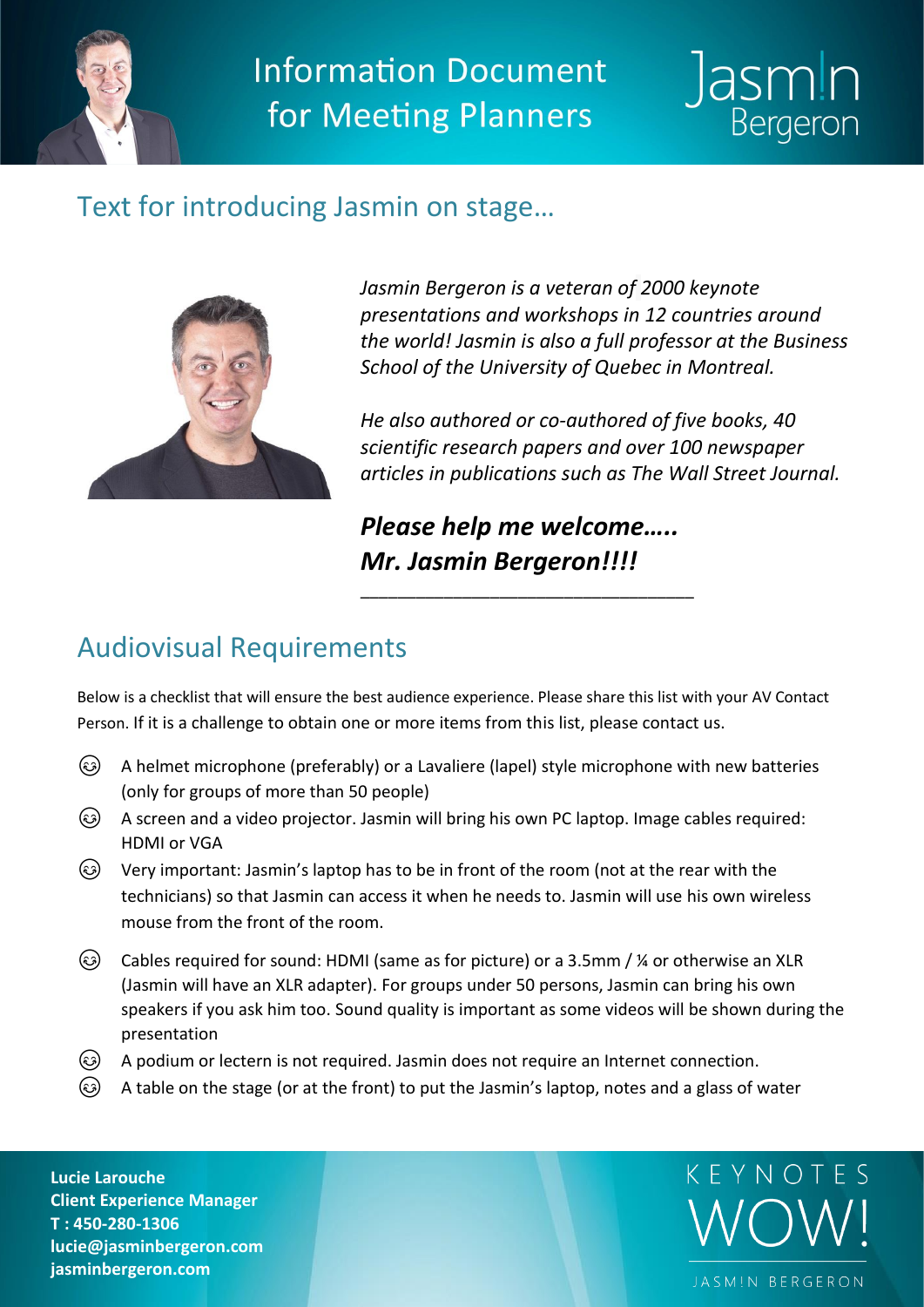

**Information Document** for Meeting Planners



## Room Setup Tips

Just as the ambience of a restaurant can enhance the dining experience, the layout of a room can increase the WOW effect on your audience! We don't want to cause you extra work and we are very flexible, but sometimes paying attention to certain details can lead to superior results.

- To improve the atmosphere in the room, it is preferable that the attendees be seated close to each other, while respecting the actual government rules of social distancing. Do not try to use all the space available in a room. Rather, it is best for your participants to be able to interact with others while remaining at a legal distance.
- $\circled{c}$  To maximize the attention of participants, the first tables or chairs should be located within 2-3 meters of the speaker.
- Room temperature is crucial to have a successful event, yet it is too often overlooked. Participants usually become agitated or unfocused when the room is too warm or too cold. Ideally, cooler settings are preferable to warmer settings. We recommend to adjust the room temperature anywhere between 19.5 $^{\circ}$ C and 21 $^{\circ}$ C (67 to 70 $^{\circ}$ F). Please make sure the room temperature is adequate at least one hour before the event.
- Jasmin's keynotes and workshops are very interactive and engaging, please try to fill the seats in the front of the room for energy. The empty seats should be found at the back of the room (not in front). We aim for physical group cohesion. It also prevents latecomers from interrupting the presentation.
- In smaller, round-table settings, please advise participants to sit on one side of the table (in the shape of a half-moon) so that all participants have a good view of the stage and screen.
- To facilitate the memorization of the keynote and its quick applicability into concrete actions, we STRONGLY suggest that pads and pencils be available for participants. Most hotels provide these items on request. Note that this suggestion is especially important if an educational goal is sought during the keynote or workshop.

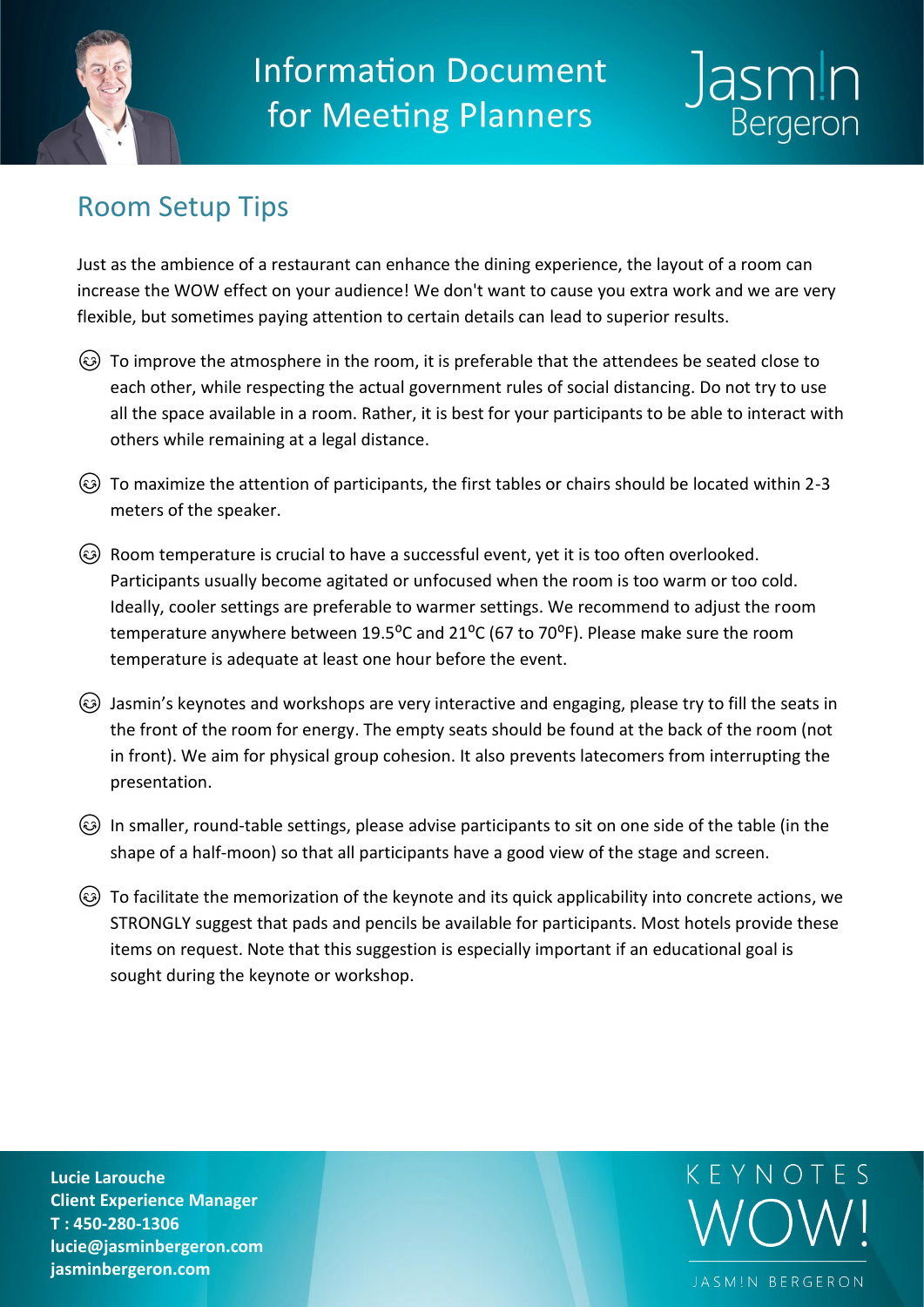



## Jasmin's Bio and Promotional Material

Here is Jasmin's short bio. If you have limited space for the speaker's bios in your promotional materials, feel free to select only the first paragraph or to edit the text below according to what is the most relevant to you.

Jasmin Bergeron, Ph.D. is a veteran of 2000 keynote presentations and workshops in 12 countries around the world! Jasmin received the "Certified Speaking Professional" designation, which is the highest international designation that can be earned in the professional speaker industry worldwide. Jasmin is also a full professor at the Business School of the University of Quebec in Montreal. He also authored or co-authored of five books, 40 scientific research papers and over 100 newspaper articles in journals such as The Wall Street Journal.

Jasmin's main objective is to deliver practical tips and tools that can be implemented immediately. Delivering well-researched and relevant insights, Jasmin Bergeron is known for his interactive, humorous and value-oriented approach. Jasmin is a fully bilingual speaker who has a unique ability to simplify seemingly complex challenges in a way that will provide your audience with a fresh and useful perspective. Attendees particularly value the memory aid he hands out at the end. You will leave Jasmin's keynote refreshed, energized and more confident than ever that you are prepared for the road ahead.

### Links for more material to promote Jasmin's presentation to your group

- **Promotional pictures and logos:** <https://jasminbergeron.com/en/meeting-planners#photologos>
- **F** Summary of our presentations: <https://jasminbergeron.com/en/wow-keynotes/wow-keynotes-all>
- **C** Other information about Jasmin: <https://jasminbergeron.com/en/jasmin-bergeron/keynote-speaker>